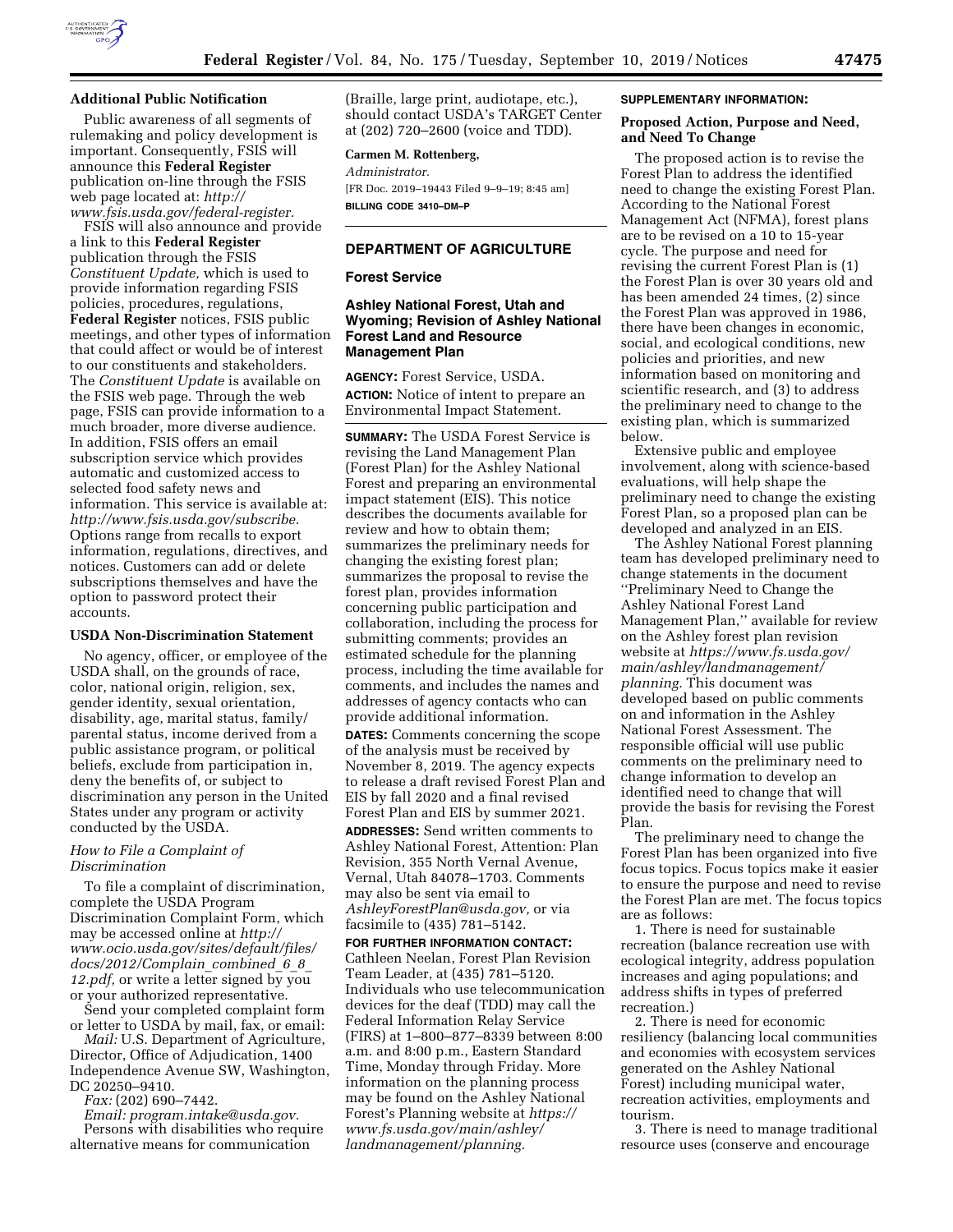traditional uses such as mineral development, livestock grazing, timber and woodland products use, fuelwood collection, etc.) and balance them with other multiple uses while transitioning from commodity based goods to a focus on restoration, resiliency and sustainability within emerging economic opportunities.

4. There is need to manage cultural resources, improving tribal relationships and partnerships, to provide for subsistence and other cultural activities, including guidance to manage areas of tribal importance.

5. There is need to manage for resilient ecosystems and watersheds (protect and restore terrestrial and aquatic ecosystems and reduce conifer encroachment in vegetation communities associated with wildlife diversity and grazing).

The preliminary need to change information has led to development of a ''Proposal to Revise the Land Management Plan.'' Public review and comments on these documents will help the Ashley National Forest responsible official and planning team to refine the need to change the Forest Plan and develop a proposed revised Forest Plan that will be analyzed in a draft EIS.

#### **Lead and Cooperating Agencies**

The Ashley National Forest is the lead agency for the environmental analysis process during the revision of the Forest Plan. The following counties have been formally identified as cooperating agencies for Utah: Daggett, Duchesne, Summit, Utah and Uintah Counties. The State of Utah—Public Lands Policy Coordinating Office and the Conservation Districts for Daggett, Uintah and Duchesne also serve as cooperating agencies. Entities formally identified as cooperating agencies for Wyoming include the State of Wyoming Governor's Policy Office, Sweetwater County and two Conservation Districts for Wyoming; Sweetwater and Uinta. The Ute and Eastern Shoshone Tribes did not sign formal agreements with the Ashley National Forest but are treated similar to cooperators because of their sovereign status.

### **Responsible Official**

Mike Richardson, Acting Forest Supervisor, Ashley National Forest

#### **Nature of the Decision To Be Made**

The Ashley National Forest is preparing an EIS to revise the existing 1986 Forest Plan. The environmental analysis process is meant to inform the Forest Supervisor so he can decide which alternative best maintains and restores National Forest System

terrestrial and aquatic resources while providing ecosystem services and multiple uses, as required by the NFMA and the Multiple Use Sustained Yield Act.

The revised Forest Plan will describe the strategic intent of managing the Ashley National Forest for the next 10 to 15 years and will address the identified need to change the existing Forest Plan. The revised Forest Plan will provide management direction in the form of desired conditions, objectives, standards, guidelines, and suitability of lands. The revised Forest Plan will identify management areas and geographic areas, the timber sale program quantity, and the river segments found eligible for inclusion in the National Wild and Scenic Rivers System. The revised Forest Plan may also include preliminary administration recommendations for wilderness designation by Congress. The revised Forest Plan will identify suitable uses of the Ashley National Forest, and it will identify a variety of recreation opportunities. The revised Forest Plan will provide a description of the plan area and its distinctive roles and contributions within the broader landscape, identify watersheds that are a priority for maintenance or restoration, include a monitoring program, and contain information reflecting expected possible actions over the life of the plan.

The revised Forest Plan will provide broad, strategic guidance that is consistent with other laws and regulations. Though strategic guidance will be provided, no decisions will be made regarding the regulation of public activities and access to federal lands; the management of individual roads, trails, or areas associated with the Travel Management Rule (36 CFR part 212); or permitted activities, such as outfitters and guides, or grazing. These activities, projects, and site-specific management actions are managed through separate administrative and regulatory processes. Similarly, no decision regarding oil and gas leasing availability will be made, although plan components may be brought forward or developed in the future that will help guide oil and gas leasing availability decisions that may be necessary. Some actions (such as hunting regulations), although important, are outside Forest Service authority and cannot be included in the proposed action.

#### **Documents Available for Review and Comment**

The ''Preliminary Need to Change the Ashley National Forest Land Management Plan'' and the ''Proposal to

Revise the Land Management Plan'' are available for review at the Ashley National Forest Planning website at: *[https://www.fs.usda.gov/main/ashley/](https://www.fs.usda.gov/main/ashley/landmanagement/planning) [landmanagement/planning.](https://www.fs.usda.gov/main/ashley/landmanagement/planning)* In addition to these documents, the Ashley National Forest is requesting review and comment on the Wilderness Evaluation Report and the Wild and Scenic Rivers Eligibility Report, also available on the website. Congress has the authority to make wilderness and wild and scenic river designations; however, the 2012 Planning Rule requires the Forest Service to evaluate and make recommendations for such designations through the plan revision process. Both evaluations are a multi-step process that require public feedback throughout the forest plan revision process. Further opportunities for public participation will be provided on the inventories, evaluations, analyses, and, for wilderness, preliminary administrative recommendations.

#### **Scoping Process**

This Notice of Intent initiates the scoping process, which guides the development of the EIS. The Ashley National Forest uses multiple means of communication and notification about forest plan revision information and events. These include newspaper, radio, TV, posters, social media and electronic notices. Informal phone networks have been developed to get information to members of the public that do not use electronic communication along with a newsletter update for important steps in the process that is mailed by postal mail. The Ashley National Forest encourages all those interested to sign up for information electronically on the Ashley National Forest Planning website *[https://www.fs.usda.gov/main/](https://www.fs.usda.gov/main/ashley/landmanagement/planning)  [ashley/landmanagement/planning,](https://www.fs.usda.gov/main/ashley/landmanagement/planning)*  submit comments, and continue to monitor the website for updates.

Written comments received in response to this notice will be considered to determine the need to change the existing plan, further develop the proposed action, and identify potential significant issues. Significant issues will help form the basis for developing alternatives to the proposed action. Comments received on the Wilderness Evaluation Report and the Wild and Scenic Rivers Eligibility Report will be considered to refine report findings as well as the process.

It is important that reviewers provide their comments at such times and in such manner that they are useful to the agency's preparation of the EIS. Therefore, comments should be provided prior to the close of the comment period and should clearly